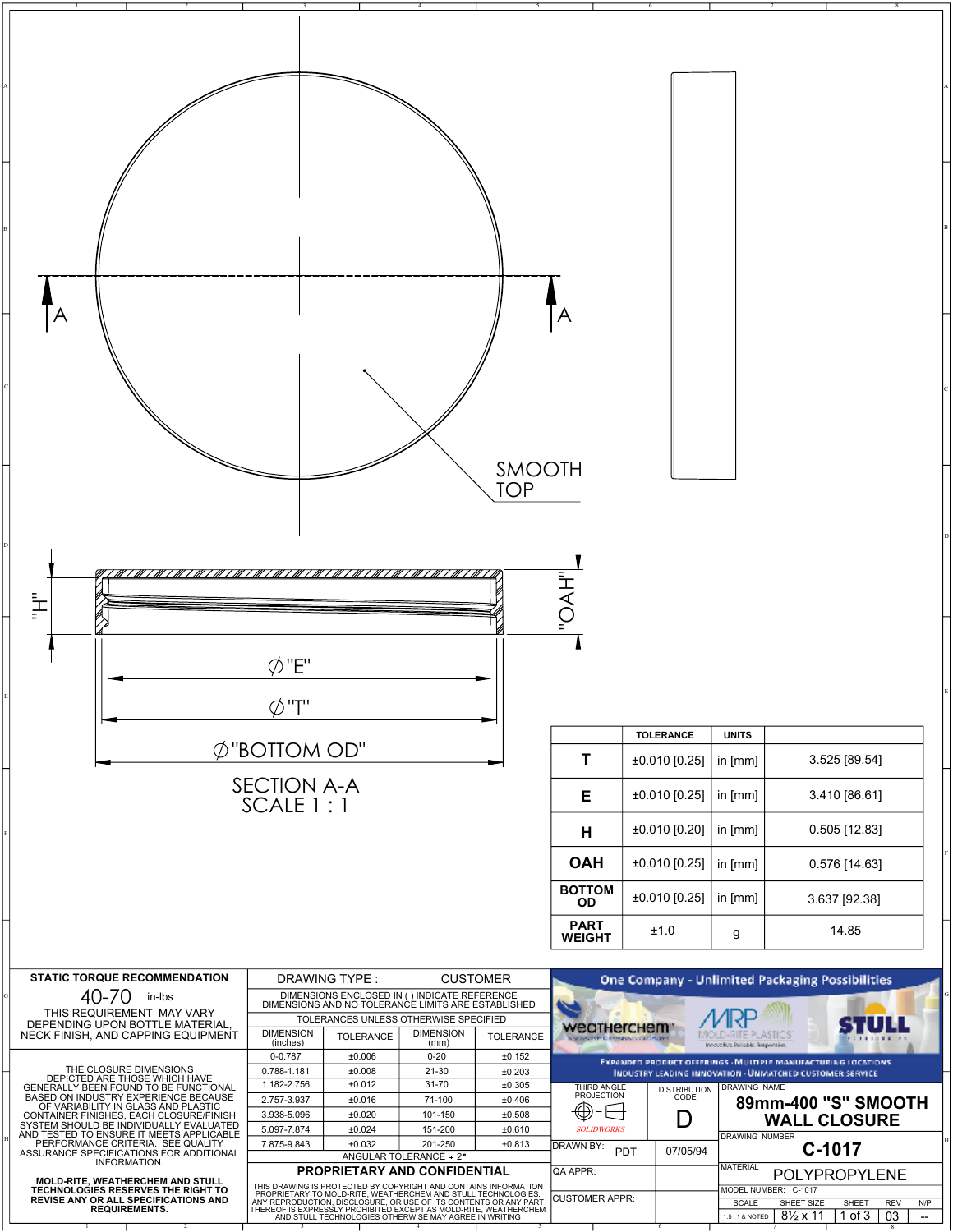|  |                         |           | 5   |             |  | ъ.                                                                |                 |  |  |           |                  |
|--|-------------------------|-----------|-----|-------------|--|-------------------------------------------------------------------|-----------------|--|--|-----------|------------------|
|  | <b>REVISION HISTORY</b> |           |     |             |  |                                                                   |                 |  |  |           |                  |
|  |                         | IREVI N/P |     | <b>DATE</b> |  |                                                                   | <b>REVISION</b> |  |  | <b>DE</b> |                  |
|  |                         | 01        | $-$ | 05/15/00    |  | WEIGHT, H, A, B                                                   |                 |  |  |           | GG               |
|  |                         | 02        | $-$ | 08/10/10    |  | REVISED WEIGHT TO ACTUAL<br><b>DATA</b>                           |                 |  |  |           | GG               |
|  |                         | 03        | $-$ | 07/16/15    |  | NO PART CHANGES, UPDATED FORMAT,<br>ADDED RECOMMENDED NECK FINISH |                 |  |  |           | LMB <sup>L</sup> |
|  |                         |           |     |             |  |                                                                   |                 |  |  |           |                  |
|  |                         |           |     |             |  |                                                                   |                 |  |  |           |                  |

C

D

E

F



SCALE: 1 : 1

THE CLOSURE DIMENSIONS<br>
DEPICTED ARE THOSE WHICH HAVE<br>
GENERALLY BEEN FOUND TO BE FUNCTIONAL<br>
BASED ON INDUSTRY EXPERIENCE BECAUSE<br>
OF VARIABILITY IN GLASS AND PLASTIC<br>
CONTAINER FINISHES, EACH CLOSURE/FINISH<br>
SYSTEM SHOUL

C

B

A

1 2

D

E

F

G

H

**MOLD-RITE, WEATHERCHEM AND STULL TECHNOLOGIES RESERVES THE RIGHT TO REVISE ANY OR ALL SPECIFICATIONS AND REQUIREMENTS.**

|  | DRAWING TYPE:<br><b>CUSTOMER</b>                                                                                                                                                                                                                               |                                                                                                     |                                                        |                  |                                                                     |                        |                                                                                                                                          |  |  |  |  |
|--|----------------------------------------------------------------------------------------------------------------------------------------------------------------------------------------------------------------------------------------------------------------|-----------------------------------------------------------------------------------------------------|--------------------------------------------------------|------------------|---------------------------------------------------------------------|------------------------|------------------------------------------------------------------------------------------------------------------------------------------|--|--|--|--|
|  |                                                                                                                                                                                                                                                                |                                                                                                     | <b>One Company - Unlimited Packaging Possibilities</b> |                  |                                                                     |                        |                                                                                                                                          |  |  |  |  |
|  |                                                                                                                                                                                                                                                                | DIMENSIONS ENCLOSED IN ( ) INDICATE REFERENCE<br>DIMENSIONS AND NO TOLERANCE LIMITS ARE ESTABLISHED |                                                        |                  |                                                                     |                        |                                                                                                                                          |  |  |  |  |
|  |                                                                                                                                                                                                                                                                | TOLERANCES UNLESS OTHERWISE SPECIFIED                                                               |                                                        |                  |                                                                     |                        |                                                                                                                                          |  |  |  |  |
|  | <b>DIMENSION</b><br>(inches)                                                                                                                                                                                                                                   | <b>TOLERANCE</b>                                                                                    | <b>DIMENSION</b><br>(mm)                               | <b>TOLERANCE</b> | weatherchem<br>NAMES OF THE REPORTED HER PARTIES.                   |                        | MOLD-RITE PLASTICS<br>Innovativa Pelizibia, Rosponsiva,                                                                                  |  |  |  |  |
|  | $0 - 0.787$                                                                                                                                                                                                                                                    | $+0.006$                                                                                            | $0 - 20$                                               | ±0.152           |                                                                     |                        | <b>EXPANDED PRODUCT OFFERINGS - MULTIPLE MANUFACTURING LOCATIONS</b><br><b>INDUSTRY LEADING INNOVATION - UNIVATCHED CUSTOMER SERVICE</b> |  |  |  |  |
|  | 0.788-1.181                                                                                                                                                                                                                                                    | ±0.008                                                                                              | $21 - 30$                                              | ±0.203           |                                                                     |                        |                                                                                                                                          |  |  |  |  |
|  | 1.182-2.756                                                                                                                                                                                                                                                    | ±0.012                                                                                              | $31 - 70$                                              | ±0.305           | THIRD ANGLE                                                         | <b>DISTRIBUTION</b>    | DRAWING NAME                                                                                                                             |  |  |  |  |
|  | 2.757-3.937                                                                                                                                                                                                                                                    | ±0.016                                                                                              | 71-100                                                 | ±0.406           | <b>PROJECTION</b>                                                   | CODE                   | 89mm-400 "S" SMOOTH                                                                                                                      |  |  |  |  |
|  | 3.938-5.096                                                                                                                                                                                                                                                    | ±0.020                                                                                              | 101-150                                                | ±0.508           |                                                                     |                        | <b>WALL CLOSURE</b>                                                                                                                      |  |  |  |  |
|  | 5.097-7.874                                                                                                                                                                                                                                                    | ±0.024                                                                                              | 151-200                                                | ±0.610           | <b>SOLIDWORKS</b>                                                   |                        | <b>DRAWING NUMBER</b>                                                                                                                    |  |  |  |  |
|  | 7.875-9.843                                                                                                                                                                                                                                                    | ±0.032                                                                                              | 201-250                                                | ±0.813           | IDRAWN BY:                                                          |                        | C-1017                                                                                                                                   |  |  |  |  |
|  |                                                                                                                                                                                                                                                                |                                                                                                     | ANGULAR TOLERANCE + 2°                                 |                  | <b>REFER TO PAGE 1</b>                                              |                        |                                                                                                                                          |  |  |  |  |
|  | <b>PROPRIETARY AND CONFIDENTIAL</b><br>THIS DRAWING IS PROTECTED BY COPYRIGHT AND CONTAINS INFORMATION                                                                                                                                                         |                                                                                                     |                                                        |                  | <b>QA APPR:</b>                                                     | <b>REFER TO PAGE 1</b> | <b>MATERIAL</b><br>POLYPROPYLENE                                                                                                         |  |  |  |  |
|  | PROPRIETARY TO MOLD-RITE, WEATHERCHEM AND STULL TECHNOLOGIES.<br>ANY REPRODUCTION, DISCLOSURE, OR USE OF ITS CONTENTS OR ANY PART<br>THEREOF IS EXPRESSLY PROHIBITED EXCEPT AS MOLD-RITE, WEATHERCHEM<br>AND STULL TECHNOLOGIES OTHERWISE MAY AGREE IN WRITING |                                                                                                     |                                                        |                  | <b>CUSTOMER APPR:</b><br>SCALE<br>SHEET SIZE<br>SHEET<br><b>REV</b> |                        |                                                                                                                                          |  |  |  |  |
|  |                                                                                                                                                                                                                                                                |                                                                                                     |                                                        |                  |                                                                     | <b>REFER TO PAGE 1</b> | $8\frac{1}{2}$ x 11<br>2 of 3<br>03<br>1 :1<br>--                                                                                        |  |  |  |  |

 $\begin{array}{ccccccccccccccccccccc}\n1 & 1 & 2 & 1 & 3 & 1 & 4 & 1 & 5 & 1 & 6 & 7 & 1 & 8\n\end{array}$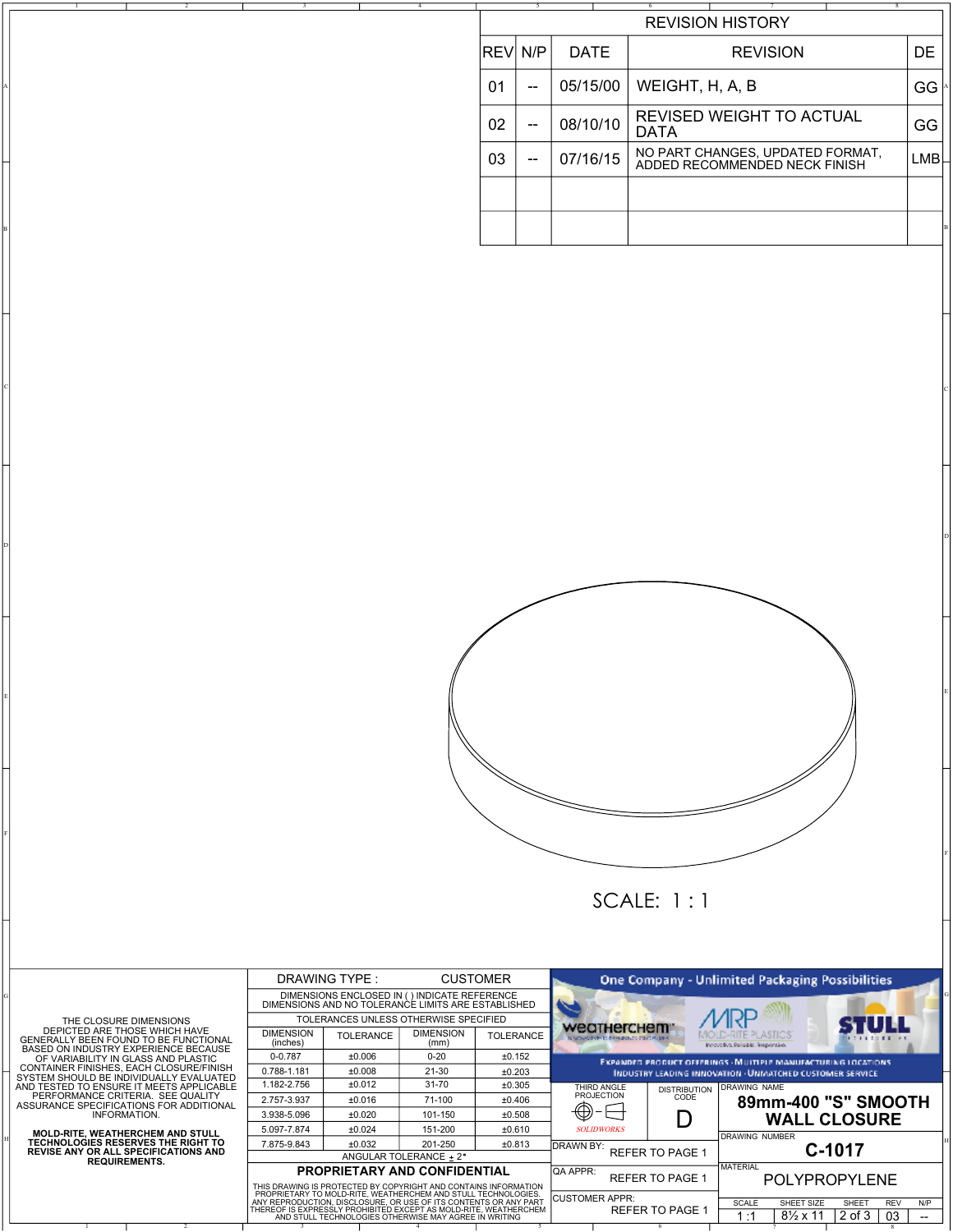